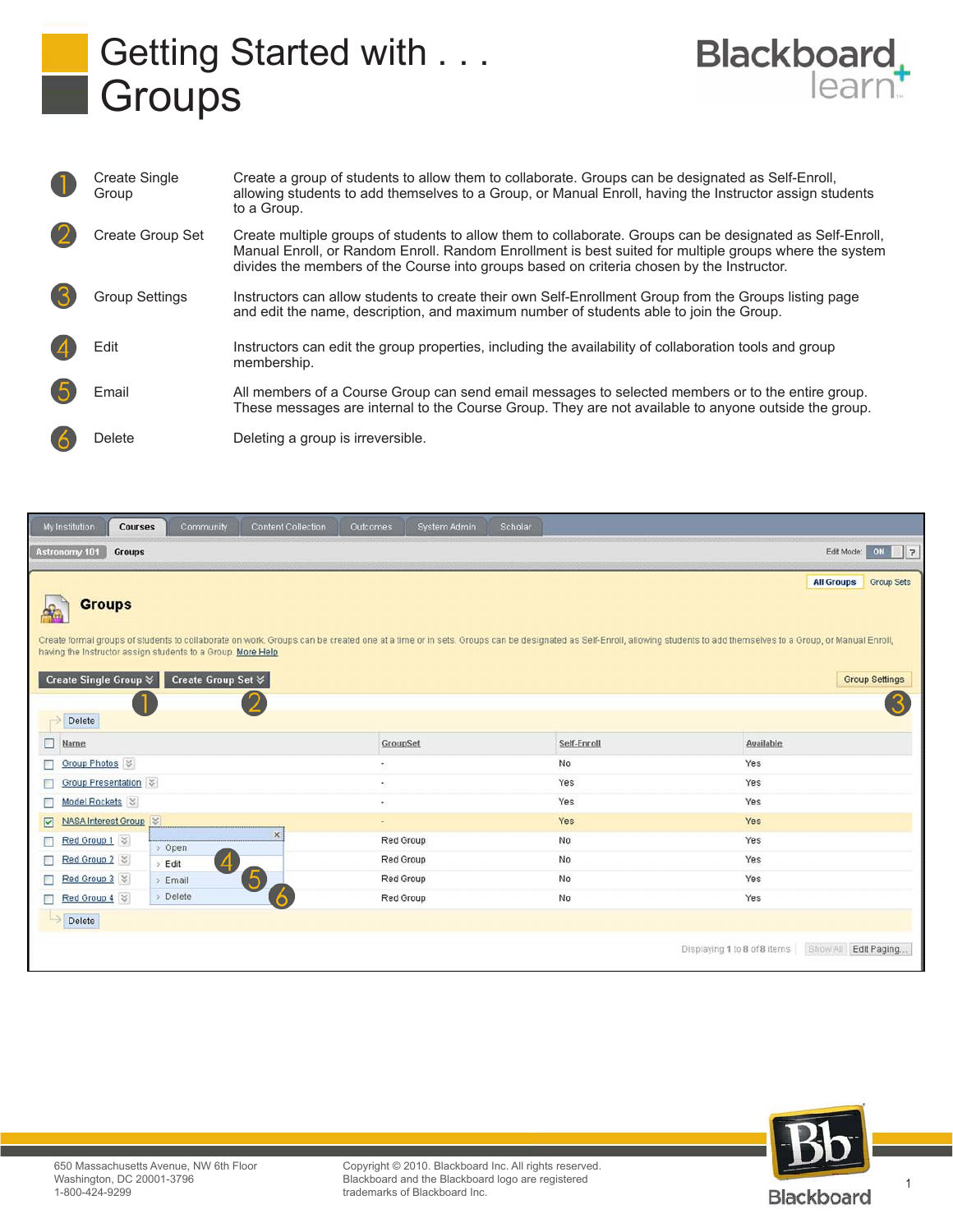



| Task                                       | <b>What You Need to Know</b>                                                                                                       |                                                           | <b>Steps to Accomplish</b>                                                                                                                                                                                                                                            |  |
|--------------------------------------------|------------------------------------------------------------------------------------------------------------------------------------|-----------------------------------------------------------|-----------------------------------------------------------------------------------------------------------------------------------------------------------------------------------------------------------------------------------------------------------------------|--|
| Add a Group:<br>Self Enroll                | Adding a Group with the setting of Self Enroll allows<br>the students to pick and choose which group they want<br>to be a part of. | 1.                                                        | Point to Create Single Group on the Action<br>Bar and select Self-Enroll.                                                                                                                                                                                             |  |
|                                            |                                                                                                                                    | 2.                                                        | Select whether the new group is available to<br>students.                                                                                                                                                                                                             |  |
|                                            |                                                                                                                                    | 3.                                                        | Select the collaboration tools to make<br>available to the group. Select the grading<br>option if the Group Blog, Group Journal, or<br>Group Wiki contributions will be graded and<br>type points possible. Once the grade setting<br>is made, it cannot be reversed. |  |
|                                            |                                                                                                                                    | 4.                                                        | Select whether to allow members to add<br>modules to the group home page. Only the<br>person who added the modules can view<br>them.                                                                                                                                  |  |
|                                            |                                                                                                                                    | 5.                                                        | Name the sign-up sheet and set its options,                                                                                                                                                                                                                           |  |
|                                            |                                                                                                                                    | 6.                                                        | including the maximum number of members.<br>Click Submit.                                                                                                                                                                                                             |  |
| Add a Group:                               | Adding a Group with the setting of Manual Enroll gives                                                                             | 1.                                                        | Point to Create Single Group and select                                                                                                                                                                                                                               |  |
| <b>Manual Enroll</b>                       | the instructor the permission to choose the groups their<br>students are a part of.                                                |                                                           | <b>Manual Enroll.</b><br>2. Select whether the new group is available to<br>students.                                                                                                                                                                                 |  |
|                                            |                                                                                                                                    | 3.                                                        | Select the collaboration tools to make<br>available to the group. Select the grading<br>option if the Group Blog, Group Journal, or<br>Group Wiki contributions will be graded and<br>type points possible. Once the grade setting<br>is made, it cannot be reversed. |  |
|                                            |                                                                                                                                    | 4.                                                        | Select whether to allow members to add<br>modules to the group home page. Only the<br>person who added the modules can view<br>them.                                                                                                                                  |  |
|                                            |                                                                                                                                    | 5.                                                        | Select members by moving them from the<br>Items to Select box to the Selected Items<br>box using the right-pointing arrow.                                                                                                                                            |  |
|                                            |                                                                                                                                    | 6.                                                        | Click Submit.                                                                                                                                                                                                                                                         |  |
| Edit a Group                               | Instructors can edit the group properties, including tool<br>availability and membership.                                          |                                                           | From the contextual menu for the group, select<br>Edit.                                                                                                                                                                                                               |  |
| Delete a Group                             | This action is irreversible.                                                                                                       | From the contextual menu for the group, select<br>Delete. |                                                                                                                                                                                                                                                                       |  |
| Create a Set of<br>Groups                  | Creating Group Sets allows the instructor to set the<br>number of Groups that are created at one time.                             |                                                           | Point to Create Group Set and select Self-<br>Enroll, Manual Enroll, or Random Enroll.                                                                                                                                                                                |  |
| Make Groups<br>Available or<br>Unavailable | Instructors can select whether a group is available to<br>students.                                                                |                                                           | On the Edit Group page, select whether the new<br>group is available to students by selecting the<br>Yes or No option for Group Available.                                                                                                                            |  |



Copyright © 2010. Blackboard Inc. All rights reserved. Blackboard and the Blackboard logo are registered trademarks of Blackboard Inc.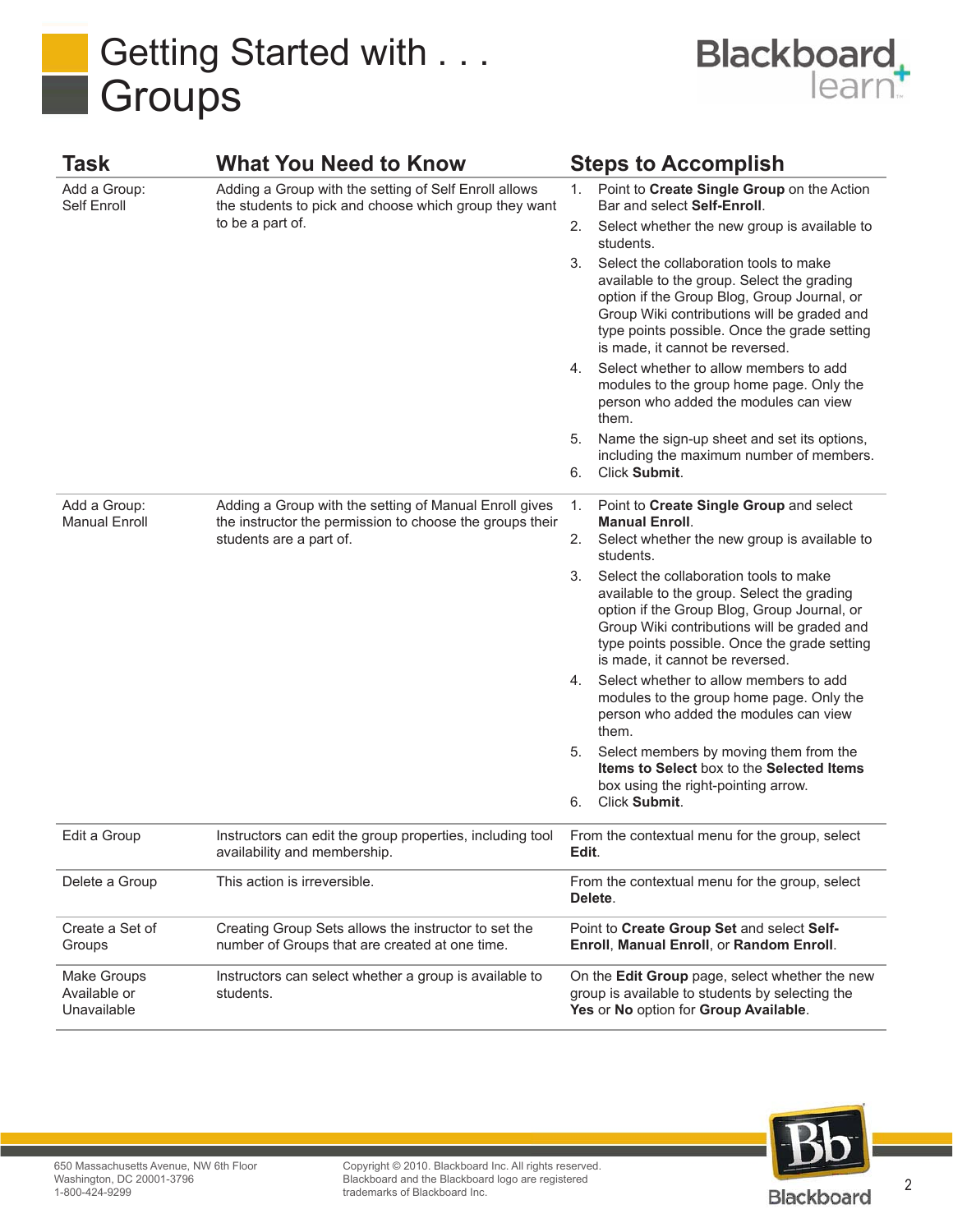



| Create a Group                      | Instructors can create an Assignment and release it to<br>a specific group within a Course. Only the Instructor<br>and the members of that Group have access to the<br>Assignment.                                                                                                                                                                                                                                                                 | 1. | Access a Content Area.                                                                                                                                                                                                        |
|-------------------------------------|----------------------------------------------------------------------------------------------------------------------------------------------------------------------------------------------------------------------------------------------------------------------------------------------------------------------------------------------------------------------------------------------------------------------------------------------------|----|-------------------------------------------------------------------------------------------------------------------------------------------------------------------------------------------------------------------------------|
| Assignment                          |                                                                                                                                                                                                                                                                                                                                                                                                                                                    | 2. | Point to Create Assessment on the Action<br>Bar and select Assignment.                                                                                                                                                        |
|                                     |                                                                                                                                                                                                                                                                                                                                                                                                                                                    | 3. | On the Create Assignment page, provide all<br>of the necessary information.                                                                                                                                                   |
|                                     |                                                                                                                                                                                                                                                                                                                                                                                                                                                    | 4. | Determine the Recipients for the<br>Assignment by selecting the Groups of<br>Students option.                                                                                                                                 |
|                                     |                                                                                                                                                                                                                                                                                                                                                                                                                                                    | 5. | Select the desired Groups moving them from<br>the Items to Select box to the Selected<br><b>Items</b> box using the right-pointing arrow.                                                                                     |
|                                     |                                                                                                                                                                                                                                                                                                                                                                                                                                                    | 6. | Click Submit.                                                                                                                                                                                                                 |
| <b>Grading Group</b><br>Assignments | When a Group Assignment is created, a grade column<br>is automatically created. Group Assignments that have<br>been submitted, but not graded, are indicated with<br>an exclamation mark—the needs attention icon—in<br>the Grade Center. After receiving and reviewing<br>submissions from Group Assignments, Instructors can<br>grade and offer comments on the submissions. The<br>grade and comments are then returned to the entire<br>group. | 1. | In the Grade Center, locate the cell for the<br>Group Assignment containing an exclamation<br>mark. Any Group member's cell can be used.                                                                                      |
|                                     |                                                                                                                                                                                                                                                                                                                                                                                                                                                    | 2. | From the contextual menu, select Group<br>Attempt.                                                                                                                                                                            |
|                                     |                                                                                                                                                                                                                                                                                                                                                                                                                                                    | 3. | On the Grade Group Attempt page, type the<br>Group Grade in the space provided.                                                                                                                                               |
|                                     |                                                                                                                                                                                                                                                                                                                                                                                                                                                    | 4. | Optionally, type Feedback to Group or<br><b>Instructor Notes in the text boxes.</b>                                                                                                                                           |
|                                     |                                                                                                                                                                                                                                                                                                                                                                                                                                                    | 5. | Attach a file from a local drive by clicking<br>Browse My Computer or attach a file from<br>Course Files by clicking <b>Browse Course</b><br>Files.                                                                           |
|                                     |                                                                                                                                                                                                                                                                                                                                                                                                                                                    | 6. | Click Save as Draft to complete grading at<br>another time or Save and Exit to complete<br>the grading of this Group only.                                                                                                    |
|                                     |                                                                                                                                                                                                                                                                                                                                                                                                                                                    | 7. | To allow the group to submit the assignment<br>again, in the Grade Center, from the Group<br>Assignment's contextual menu, select View<br>Grade Details. On the Grade Details page,<br>select Allow Additional Group Attempt. |



Copyright © 2010. Blackboard Inc. All rights reserved. Blackboard and the Blackboard logo are registered trademarks of Blackboard Inc.